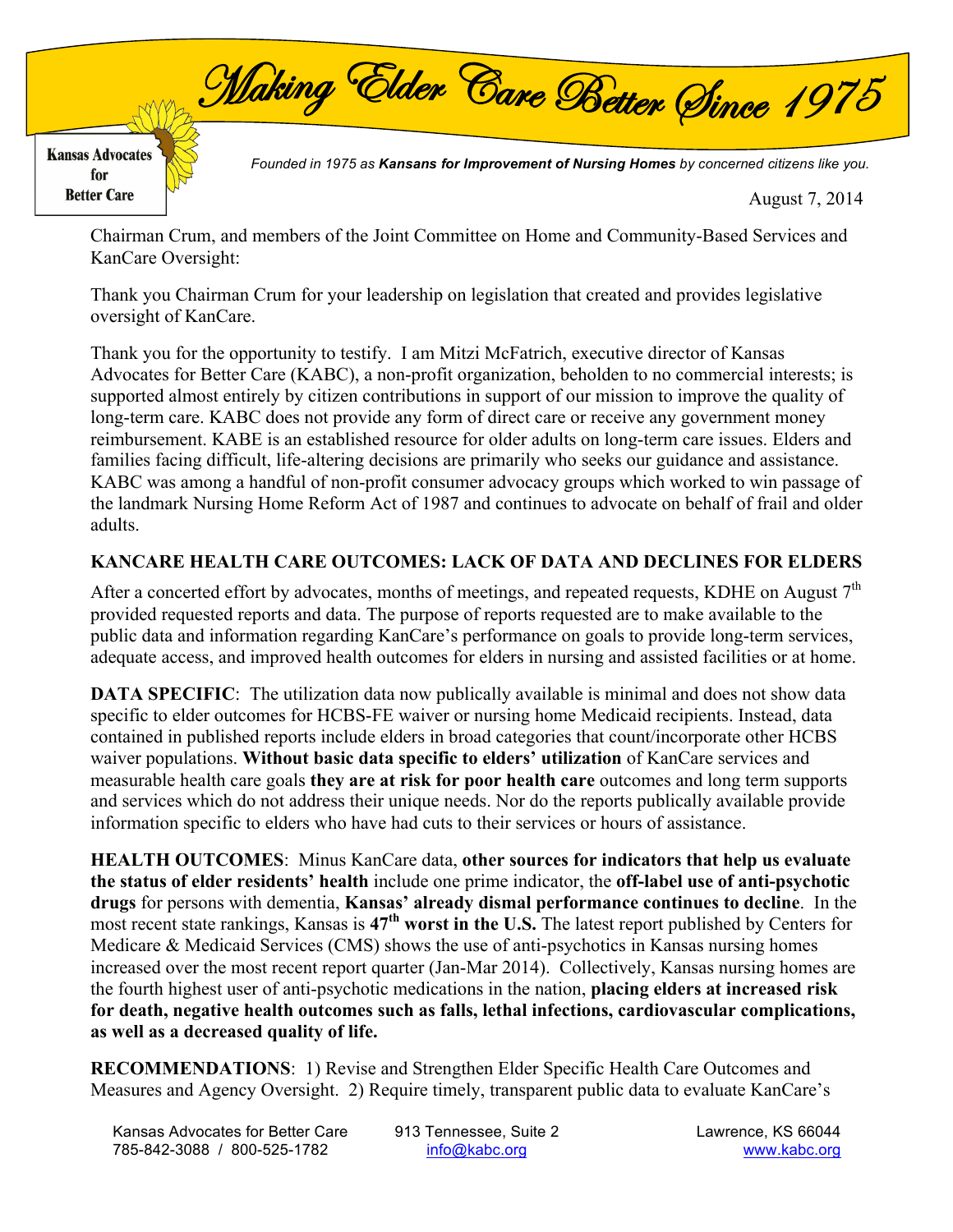performance on stated goals and includes data which can be meaningfully compared to pre-KanCare data specific to long-term supports and services, access, and network for frail elders in all settings (home, assisted and nursing facilities)

**ISSUE BACKGROUND**: Anti-psychotic drugs are intended to treat severe mental illness such as schizophrenia. Several years ago, data began to show an alarming increase in prescribing them for elder residents with dementia. The drugs can cause dizziness, a sudden drop in blood pressure, abnormal heart rhythms, blurred vision, and urinary problems.

In response to the growing prevalence of use in nursing homes, the US Food and Drug Administration **(FDA) issued black-box warnings - the agency's most serious medication alert** - about the potentially **fatal side effects** when antipsychotics are taken by elderly patients with dementia. Complicating the issue is the fact that physicians have wide latitude to prescribe drugs, even for purposes not approved by the FDA or recommended by CMS.

Two years ago a national action plan was launched and is on-going, including in Kansas. The initiative uses a multidimensional approach including public reporting, raising public awareness, regulatory oversight, technical assistance/training and research. A recent CMS evaluation of the initiative showed that over 18 months, the **national prevalence** of antipsychotic use in long-stay nursing home residents **decreased 17.1%** (the prevalence rate decreased from 23.8% to 20.2%) and every CMS region showed at least some improvement. Some States showed much more improvement than others, for example Georgia reduced their rate by 26.4% and North Carolina saw a 27.1% reduction. **Kansas performance grew worse,** despite an increase in training tools and federal policy survey guideline clarifications.

Many nursing homes across the country demonstrated that these improvements can be made without a substantial investment in additional resources (and in some cases, even saved resources). **A number of State-based pay-for-performance or value-based purchasing programs (managed Medicaid and others) incentivize facilities** for providing evidence of enhanced person-centered care practices or **for tracking data on antipsychotic medication reduction.**

A facility's use of chemical restraints, such as anti-psychotic drugs, is a **prime indicator of the quality of its care**. Nursing homes with high antipsychotic prescribing rates are three times more likely than facilities with low prescribing rates to use antipsychotic medication in residents regardless of clinical indication. Patients with dementia often remain on antipsychotic medications for extended periods of time and at higher than recommended dosages.

CMS found there are a number of possible reasons for the high use of antipsychotic medications to address behaviors in people with dementia living in nursing homes. A **lack of staff training and/or relevant therapeutic recreation (meaningful activities)** for people with dementia may be contributing factors in some facilities. A culture of prescribing may have evolved in part due to the perception that these medications are effective in treating behavioral symptoms of dementia and that non-pharmacological interventions may be less effective or too time-consuming to be part of standard nursing home care for most residents.

**Lower registered nurse (RN) staffing levels** have also been associated with higher antipsychotic use. An in-depth investigation and analysis of CMS data found a link between staffing levels in nursing homes and the use of antipsychotics. Those with the highest percentage of residents who receive antipsychotics contrary to recommendations also tend to have the lowest numbers of registered nurses